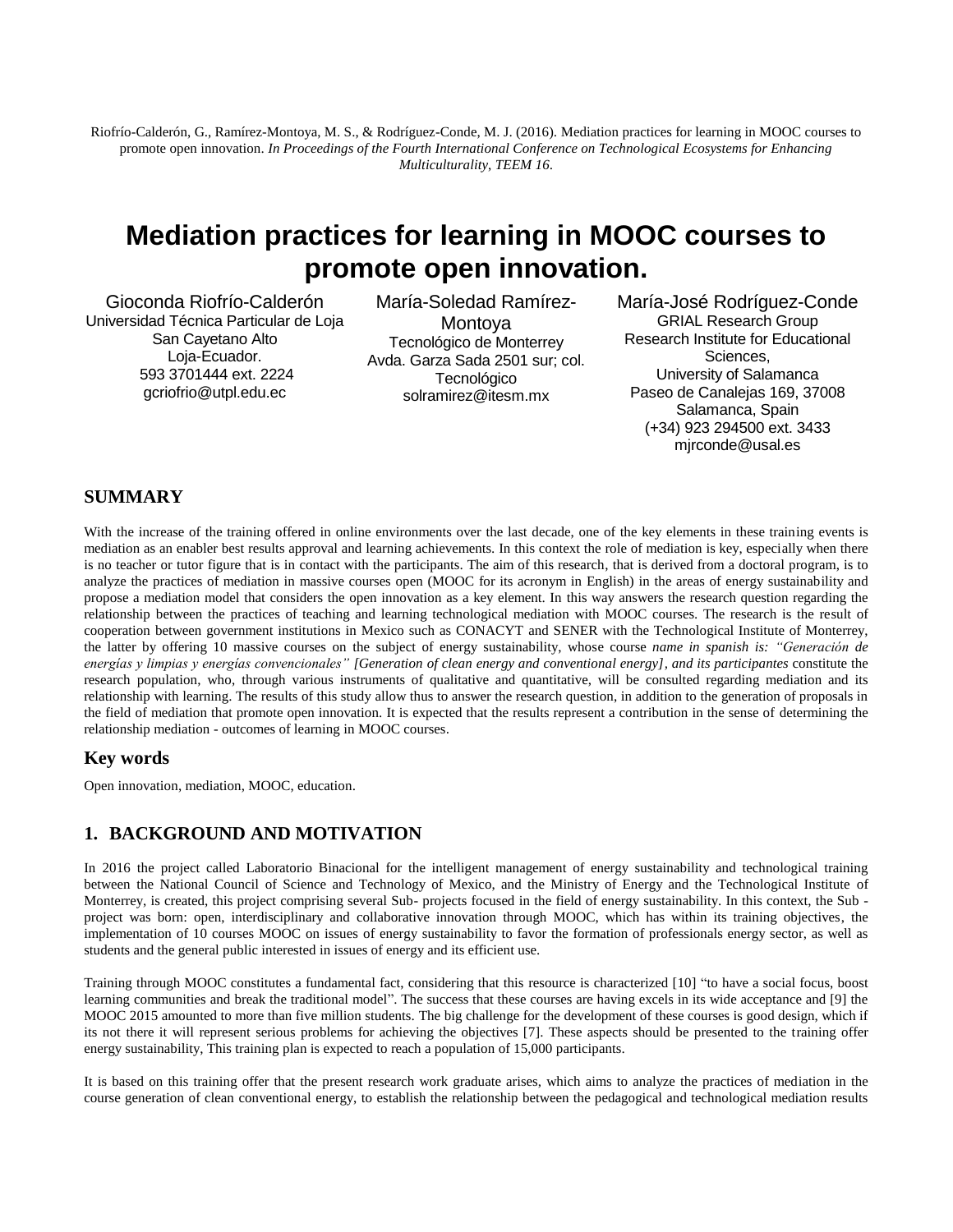learning. The research question is what is the relationship between pedagogical practices and technological mediation with massive open learning courses aimed at fostering open innovation practices?

## **2. STATE OF THE ART**

Innovation represents development, evolution, but as researchers say innovation alone is not enough, today we speak of an open, external system, which crosses borders, hence open innovation [6] is based on a form of knowledge and different logic on the sources and use of ideas, which come from inside or outside the company, is a different and opposite to the closed innovation conception. [19] innovation refers to an action that involves the development, the realization of something new, within a system, process, organization, whose aim is to improve the products. [12] on open innovation rightly they point out that the lack of openness to external environments reflects poor vision, represents progress disconnect from third and a disadvantage in the competition.

Education for its part has also innovated their processes, their offer and are especially universities with the emergence of distance education and technology developments that have undergone significant changes and transformations. So since the beginning of this decade as a result of open innovation that has revolutionized educational settings are the MOOC [11] that allow to materialize the dream of many educators which is to achieve in people quality education through a system education for thousands to a system for millions.

Massive open courses MOOC, [17] are a recent development in the field of distance education or distance learning. The MOOC [5] represent one of the most innovative and inspiring to project the work to society alternatives. According to data on the web, there are several platforms that manage MOOCs and these in turn are offered by universities around the world. According to the study [16] it is evident that in Latin America but growing; It is still low supply of MOOC in relation to Europe which quadruples its offer. In this type of courses the presence of mediators elements that stimulate the learning process is essential.

On the web there are reports everywhere on this global phenomenon, however, as there are positive views, there are also serious doubts about its results and [3] the MOOC are online courses and put in doubt by making them massive has an added value both pedagogical and psychologically. In the same line [22] indicate that additional potential offered in education globally, in this type of training are opportunities and threats. [4] these courses have attracted attention not only in higher education but also other educational levels. These courses should adopt different teaching strategies such as role of mediation to promote a more personalized learning that lead to certification and accreditation.

#### *Mediation in open environments*

Although there are various types of mediation in the literature, it is the pedagogical and technological mediation those that were formed for the analysis of this investigation and mediation particularly focused on massive open environments. [18] referring to mediation in virtual environments, indicates that mediate virtuality means expanding the possibilities of the student in the teaching-learning process, but I will not leave, it also expresses that through mediation it seeks to change behavior, a fact that it is feasible thanks to social interactions. In teaching [1] sense includes mediation instruments character cognitive, physical, instrumental that make feasible the development of cognitive activity and achieving goals. Moreover they emphasize that mediation allows the student passing a non-expert level to one that called expert knowledge

The pedagogical [2] mediation is "treatment of contents and forms of expression of the different themes that make possible the educational act" and technological mediation express that it involves the existence of complex powers whose foundation is technological development to transform reality and that electronic devices are mediators in human action. [21] regarding the pedagogical mediation considers that it is not any activity, but it is a practice done with a purpose, it is not a simple interaction because it transforms, modifies and builds people. [14] in the study on online mediation in distance education courses they indicate that the teacher's role is to mediate Development Zone East in line with the thinking of Vygotsky, that is, encourage their development. MOOC around [20] in such a confluence of technological and pedagogical mediations is given, although they are explored in all its dimensions. It is essential therefore consider mediation as an essential element when building massive courses open.

#### **3. HYPOTHESES**

In this research work the following hypotheses are proposed:

If mediation pedagogical practices and technological practices, in massive open courses of energy sustainability as a mechanism to promote open innovation and contributes to the learning process, are developed.

Null hypothesis: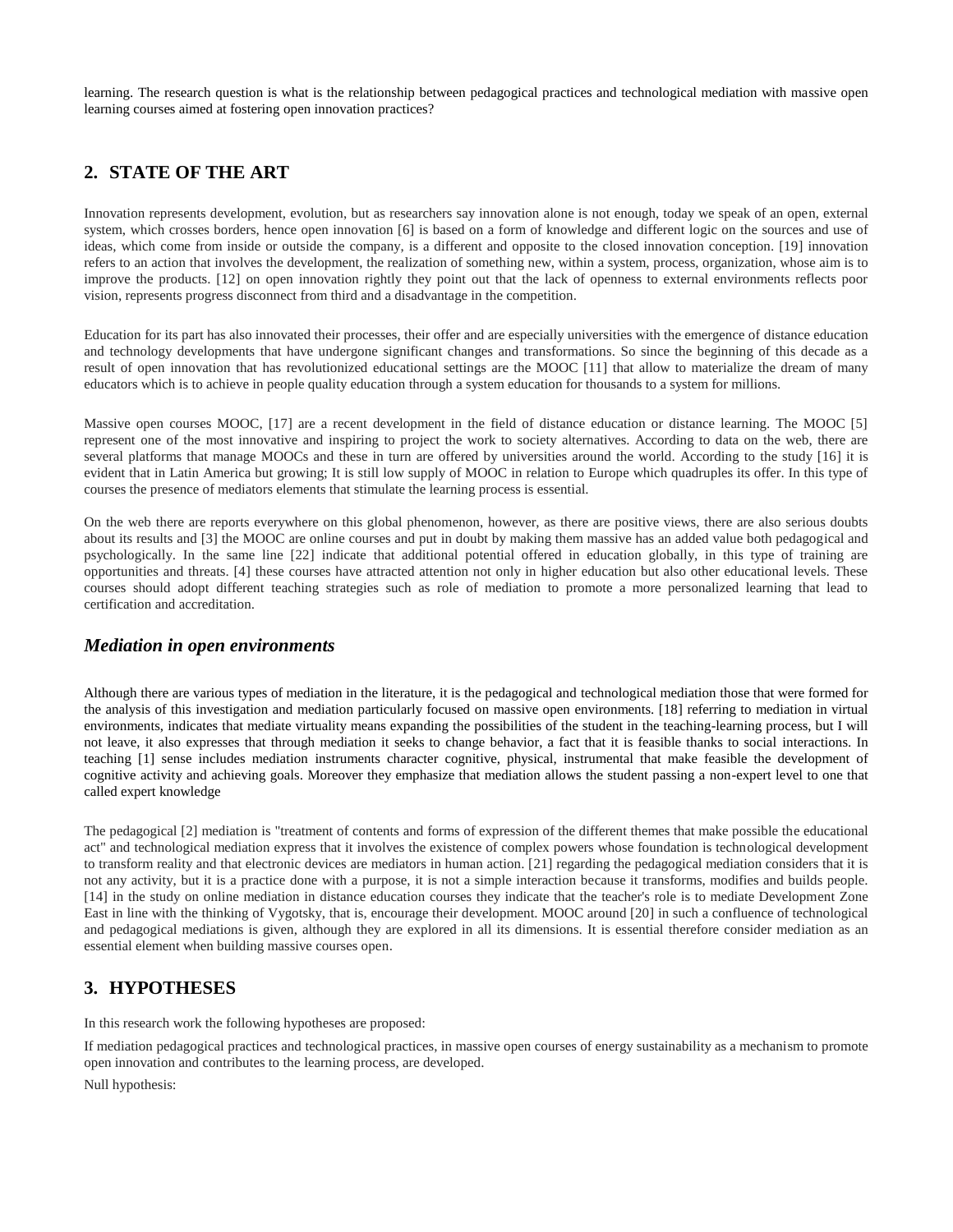The development of mediation educational practices and technological in massive open courses of energy sustainability as a mechanism to promote open innovation does not contribute to the learning process.

## **4. RESEARCH OBJECTIVES**

With this research we seek to analyze the practices of pedagogical and technological mediation in the massive open MOOC of energy sustainability ongoing to determine the need and importance of mediation as well as the relationship between the pedagogical and technological mediation with learning, in order to propose a model for open mass mediation courses that consider open innovation as a key element.

Specific objectives

- 1. Determine the mediators elements and indicators set in the pedagogical and technological field in massive courses as open innovation models.
- 2. Analyze the relationship between the pedagogical and technological mediation with an open learning course massive energy sustainability.
- 3. Propose a model of pedagogical and technological mediation processes open and innovative training to generate better results in the MOOC.

## **5. METHODOLOGY**

The methodology to be implemented in the research corresponds to mixed one, i.e, that which is the result of qualitative and quantitative approaches [13] is developed from the two main types of research. Regarding its use, [8] mixed methods are a mix of quantitative and qualitative and also that these methods are being mostly used in the social and human sciences.

The research incorporates the quantitative study through analysis of the data obtained in the course of energy sustainability. Clean energy generation and conventional energies and also the qualitative study that will be conducted through different techniques that will compare the results.

#### Population and sample

As part of the SENER project - CONACYT of Mexico with the Technological Institute of Monterrey through the binational Laboratory will launch ten massive open courses of energy sustainability, so in this study population is made up of the course participants Generation clean energy and conventional energy. Also an involved teaching team is responsible for the design and development of the course. For selection, the mixed sampling for qualitative approach intended stratified sampling (purposive sampling technique) and the quantitative approach the (probability sampling technique) [23] simple random sampling is used.

#### Study variables and instruments:

The research variables are: Open innovation and pedagogical and technological mediation, which will be analyzed through tools and techniques as:

- 1. Survey.- To MOOC participants to determine the characteristics, elements and results of pedagogical practices and technological mediation in the MOOC, generation of clean energy and conventional energy.
- 2. Questionnaire.- useful in determining the attitudes and perceptions of MOOC participants towards achieving their learning.
- 3. Interview.- oriented to the teaching team responsible for planning and development of MOOC of clean generation and conventional energies , where we expected to meet his conception of MOOC respect of mediators elements , in addition to its structure , expectations and expected results
- 4. Direct observation: It allows finding and assessing practices of mediation in the course open to analyze massive and accordingly determine the relationship with the results of the participants.

#### Information Sources

1. Participants: from the MOOC enrolled in the course with whom the information of how it has influenced the practice of pedagogical and technological mediation and relationship learning outcomes will be generated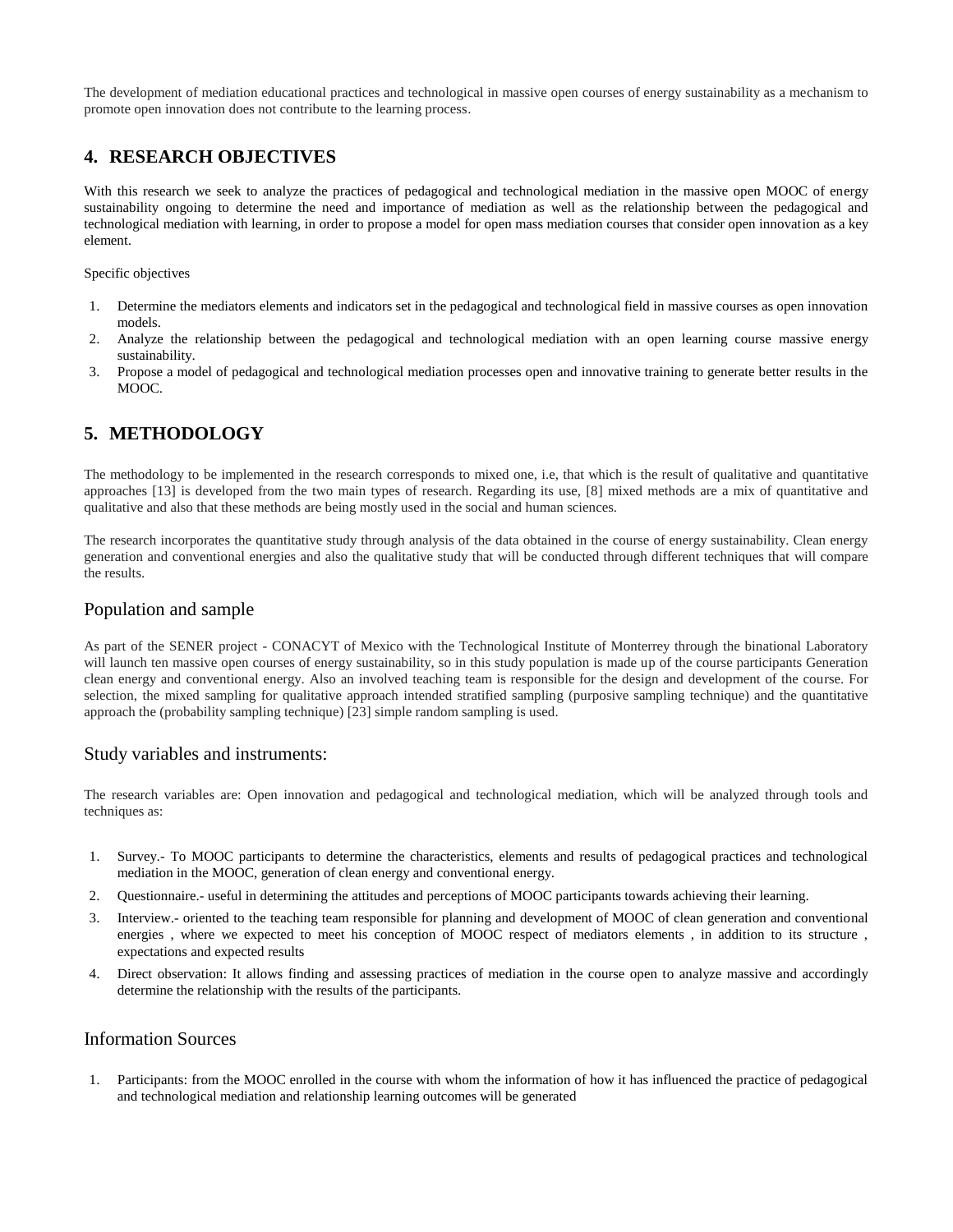- 2. Teaching Team: responsible for the design and implementation of energy sustainability MOOC courses to learn how the pedagogical and technological mediation addressed and through which items or activities evidence.
- 3. Relevant documents: information constituted by SENER Project CONACYT to detect what awaits the project with the supply of energy sustainability MOOC courses to assess and influence of open innovation as a key element in this process of formation.
- 4. Artifacts platform where courses are offered energy sustainability.
- 5. Digital Material, such as Scopus documents, ERIC, ISI Web, books, magazines, articles which disclose the state of the variables involved and the related work.

## Collect and analysis of information

A pilot instruments to participants of MOOCs (survey and questionnaire survey monkey or other tool) in the first phase test is conducted.

- Improving the tools based on the results of the pilot test.
- Application of the instruments in the first phase of the teaching team for the sample.
- Analysis of data from the first phase of sources and instruments, with SPSS and NVivo.
- Drafting of the results of the first phase.
- Pilot instruments in the second phase (interview and observation) Test.
- Improving the tools based on the results of the pilot test.
- Instruments to apply selected participants in the second phase for the sample.
- Analysis of the data of the second phase with a triangulation of sources and instruments, with SPSS and NVivo.
- Drafting of the results of the second phase.

With regard to data analysis [15] one of the interesting results of the joint research is that it can be addressed in a single study issues from different perspectives. In the same line of mixed methods [24] with the use of mixed methods it has a better understanding of the problems, which does not happen if one approach is followed. To carry out the investigation, there will be used the ethics guide American Statistical Association

#### **6. RESULTS**

The development of the research is to identify practices mediation in MOOC and determine how these practices contribute to the learning process. Specifically the relationship between the pedagogical and technological mediation in massive open courses will be analyzed. With the analysis of the course on energy sustainability it is also expected to know how to influence mediation fundamental to society today theme, and is expected to generate results that will raise and lay the foundation of the mediating elements to be considered in a MOOC

## **7. STATE OF THE THESIS**

At the moment has been performed literature review, critical to building the theoretical framework, at the same element that the course generation of clean energy and conventional energy, with which it will work on the collection and analysis of data is in the development phase by the Monterrey Institute of Technology team.

## **8. CURRENT CONTRIBUTION AND EXPECTATED CONTRIBUTIONS**

With the development of this research it is expected to generate a model of mediation in massive courses open as a contribution to the academic community where mediators elements become evident both in the pedagogical part as a technology to be considered in the design of a training proposal that promotes open innovation

## **9. ACKNOWLEDGEMENT**

This research has been conducted within the PhD Program in Education in the Knowledge Society of the University of Salamanca. The study is registered under the Project 266,632 "Binational Laboratory for Intelligent Energy Management Sustainability and Technology Training", with funding from the Energy Sustainability Fund CONACYT -SENER (Call: S0019-2014¬01). Support for the Fund and the Tecnologico de Monterrey as the project is appreciated.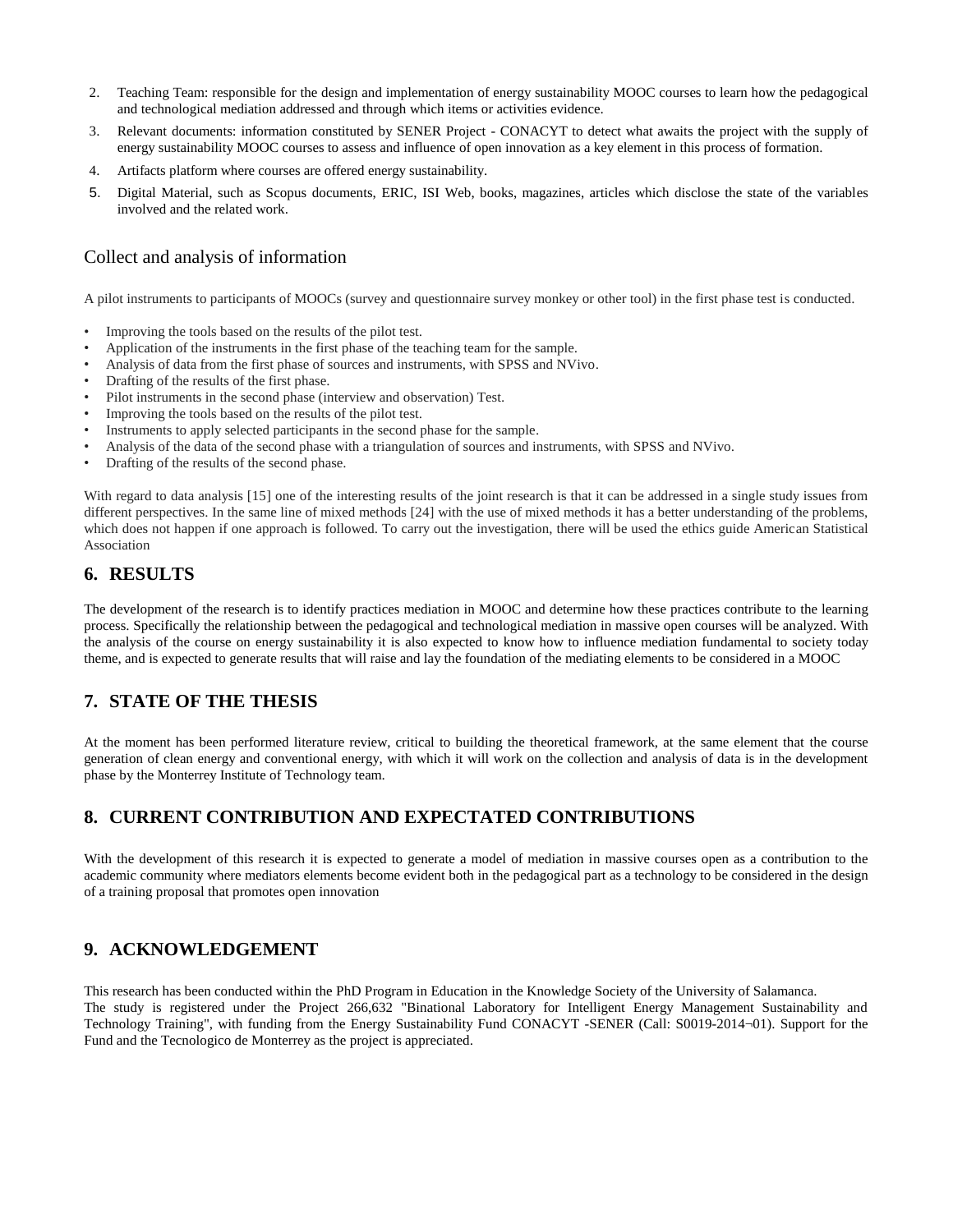#### **10. REFERENCES**

- [1] Alzate, M., Arbelaez, M., Gómez, M., and Romero, F. 2005. Intervención, mediación pedagógica y los usos del texto escolar. *Revista Iberoamericana de Educación, 37* (3), 1-15. Retrieved from https://dialnet.unirioja.es/servlet/articulo?codigo=3197147
- [2] Avogadro, M. and Quiroga, S. 2016. La mediación tecnológica y las TIC fenómenos y objetos técnicos. *Razón y palabra. Primera Revista Electrónica en Iberoamérica Especializada en Comunicación*, (92), 1-18. Retrieved from https://dialnet.unirioja.es/servlet/articulo?codigo=5444643
- [3] Bartolomé, A. and Steffens, K. 2015. ¿Son los MOOC una alternative de aprendizaje? *Comunicar 22*(44), 91-99. Retrieved from <http://www.redalyc.org/articulo.oa?id=15832806010>
- [4] Brahimi, T. and Sarirete, A. 2015. Learning outside the classroom through MOOCs. *Computers in Human Behavior*, 51, 604-609. DOI= http://dx.doi.org/10.1016/j.chb.2015.03.013
- [5] Caballo, M., Caride, J. A., Gradaílle, R. and Pose, H. M. 2014. MOOCS like university spread. [Los massive open on line courses (MOOCS) como extensión universitaria] *Profesorado*, *18*(1), 43-61. Retrieved from http://www.ugr.es/local/recfpro/rev181ART3.pdf
- [6] Chesbrought, H. 2003. Open innovation. The New Imperative for creating and profiting from technology. *Harvard Business Schol*l. Boston, Massachusetts.
- [7] Conole, G. 2013. Los MOOCs como tecnologías disruptivas: estrategias para mejorar la experiencia de aprendizaje y la calidad de los MOOCs. Campus Virtuales. *Revista Científica Iberoamericana de Tecnología Educativa, 2*(2), 16-28.
- [8] Creswell, J. 2003. Reserarch design. Qualitative, quantitative, and mixed methods approaches. Sage publications: Thousand Oaks, California.
- [9] Daniel, J., Vázquez Cano, E., and Gisbert, M. 2015. The Future of MOOCs: Adaptive Learning or Business Model? *RUSC. Universities and Knowledge Society Journal*, 12(1), 64-73. DOI= 10.7238/rusc.v12i1.2475
- [10] Fidalgo-Blanco, Á., Sein-Echaluce Lacleta, M. L., Borrás Gené, O., and García-Peñalvo, F. J. 2014. Educación en abierto: Integración de un MOOC con una asignatura académica. *Education in the Knowledge Society (formerly Revista Teoría de la Educación: Educación y Cultura en la Sociedad de la Información*), *15*(3), 233-255.
- [11] Flores, J., Cavazos, J., Alcalá, F. and Chairez, A. 2013. Los MOOCs: Una revolución para la transición a la Sociedad del Aprendizaje. SCOPEO Observatorio de la Formación en Red. Informe Nro. 2. ISSN: 1989-8274 Retrieved from http://scopeo.usal.es/wp-content/uploads/2013/06/scopeoi002.pdf
- [12] García-Peñalvo, F. J., García de Figuerola, C., and Merlo, J. A. 2010. Open knowledge: challenges and facts. *Online Information Review*, *34*(4), 520–539. DOI=10.1108/14684521011072963
- [13] Johnson, R. and Onwuegbuzie, A. 2004. Mixed methods research: A research paradigm Whose time has come. *Educational research*, *33*(7), 14-26.
- [14] Oliveira, F., Albuquerque, H., Cagnoto, C. and Lombardi, R. 2015. Mediações on-line em cursos de educação a distancia. *Revista Brasileira de Educa*ção, 20(61), 359-382. DOI= 10.1590/S1413-24782015206105
- [15] Onwuegbuzie, A. J., and Johnson, R. B. 2006. The validity issue in mixed research. *Research in the Schools, 13*(1), 48-63. Retrieved from https://scholar.google.com.ec/